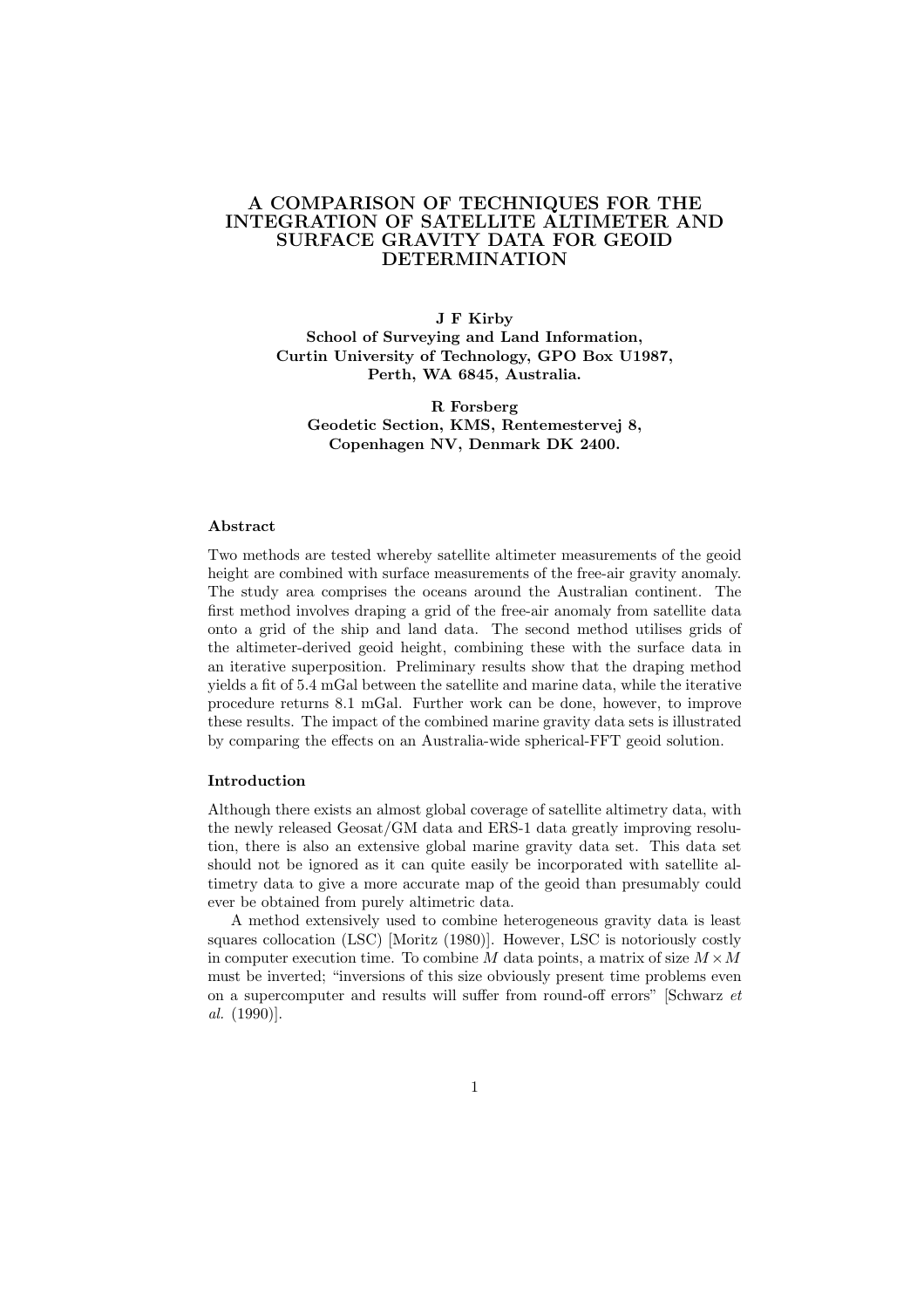Other procedures to transform gravity anomalies to geoid heights are based directly upon the classical Stokes integral [Heiskanen and Moritz (1967)]. These include direct numerical integration of the anomalies through ring integration methods [e.g., Kearsley (1985)] or quadrature integration; Fourier-domain approximations of the Stokes integral, a number of different techniques being summarised in Tziavos (1996); and a method by Sideris (1995) to construct a geoid from irregularly spaced gravity data using Fourier techniques.

This paper tests two approaches to the integration of satellite and surface data: a straightforward "draping" of the marine gravity onto the altimeter field; and an iterative scheme whereby the two heterogeneous data sets are integrated through the fast Fourier transform (FFT).

### The Data

The two methods were tested on data over and around the Australian continent. The gravity data were supplied by the Australian Geological Survey Organisation (AGSO), revalidated by Featherstone et al. (1997). They comprise 111,396 free-air anomalies at sea and 526,091 on land. Both data sets were gridded together at 6 minutes using the GMT software [Wessel and Smith (1995)].

The altimeter data were also gridded at 6 minutes from the global 2 minute grid of Sandwell et al. (1995). Both data sets had the EGM96 geopotential model to degree and order 360 removed.

The resulting geoid models were compared with GPS/levelling data at 34 stations of the Australian Fiducial and National Networks (AFN/ANN) around the coast of Australia, where a geometric control geoid height could be determined.

### The Iterative FFT Method

The algorithm combining heterogeneous gravity data sets [Kirby (1996)] makes use of the wavenumber domain relationship between geoid height and free-air anomaly, and can thus employ the fast Fourier transform to carry out rapid conversions between these various forms of potential field data. The algorithm presented here has been given the name IFC, for Iterative Fourier Combination.

The procedure utilises the planar 2-D Fourier-domain representation of the boundary value problem of physical geodesy:

$$
\mathcal{F}\left\{\Delta g\right\} = \gamma k \mathcal{F}\left\{N\right\} \tag{1}
$$

after Hipkin (1988), where  $k$  is the two-dimensional wavenumber.

The IFC routine requires not only a grid of gravity values, but also a grid of weights for the data set. This grid should reflect the relative influence which the gridnode corresponding to the data point has in the data set combination. This depends upon the distance of the node from the actual observation points.

A provisional gravity field model, h, is created which is improved upon in successive iterations of a weighted superposition with grids of geoid or free-air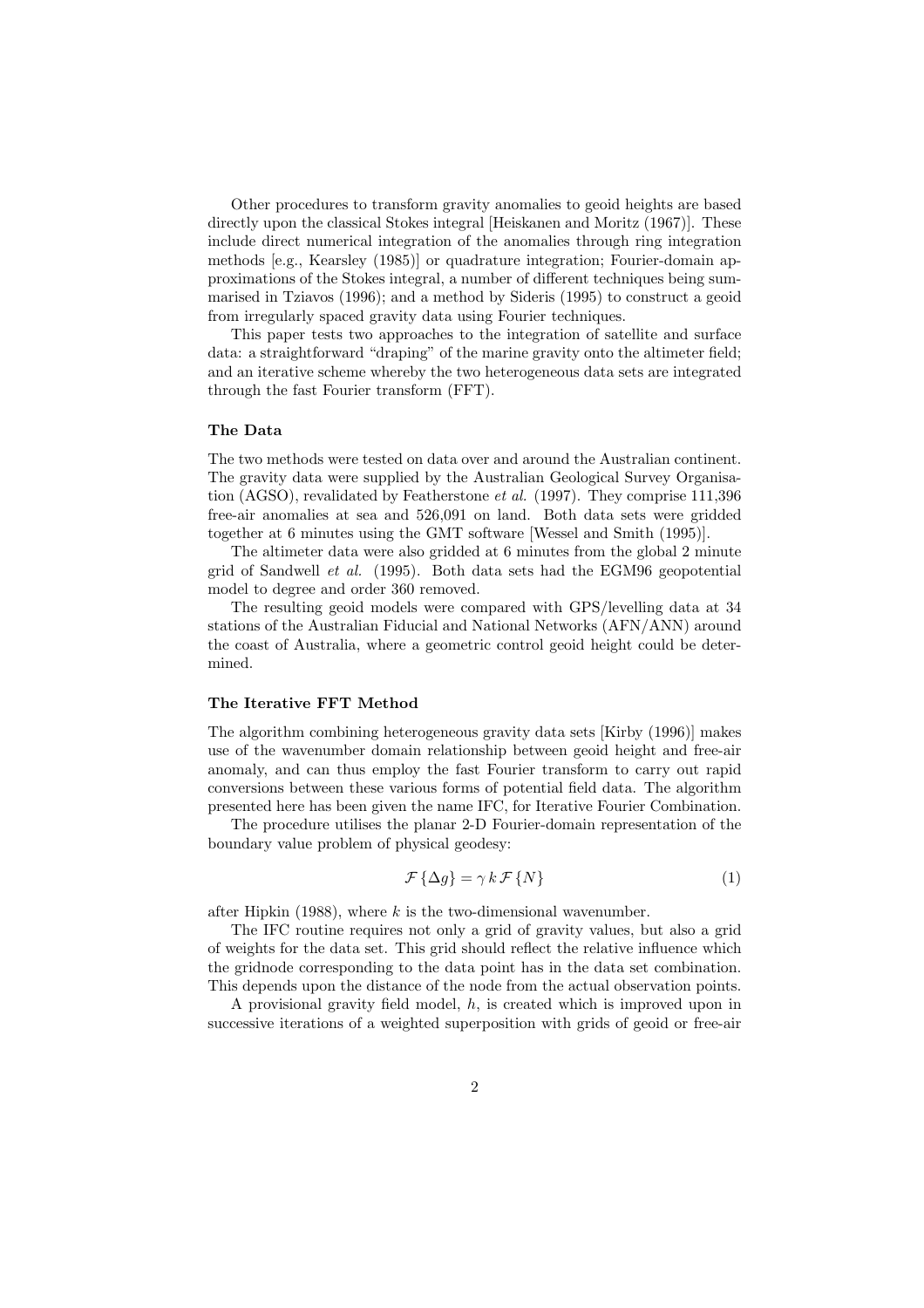anomaly measurements. Conversion is always performed through equation (1), while the superpositions take the forms:

$$
h \rightarrow \frac{h + \omega_{terr} \Delta g_{terr}}{1 + \omega_{terr}} \tag{2}
$$

for gravity anomaly combination, and

$$
h \rightarrow \frac{h + \omega_{sat} N_{sat}}{1 + \omega_{sat}} \tag{3}
$$

for geoid undulation combination. Here,  $\omega$  represents the weight grids for the terrestrial (terr) and satellite (sat) data sets.

This procedure can be iterated any number of times until the provisional model, h, stabilises. Stabilisation occurs at the iteration count when the RMS difference between successive 'like' provisional models reaches a previously specified value, indicating convergence.

### The Draping Method

The second method of combination tested involved "draping" the terrestrial gravity data onto the Sandwell altimeter grid. This was achieved by frequency filtering the satellite grid with a 200 km high-pass filter. The difference between this and the marine gravity was then gridded using the Geosoft collocation package, and added back to the filtered altimeter grid only where no marine data existed.

A geoid model was then produced from this combined gravity field using the 2-D multiband spherical FFT [Forsberg and Sideris (1993)], with equation:

$$
\mathcal{F}\{N\} = \frac{R}{4\pi\gamma} \mathcal{F}\{\Delta g\cos\phi\} \mathcal{F}\{S(\psi)\}\tag{4}
$$

where  $S(\psi)$  is the Stokes function.

### Results

To assess their accuracy, the models were compared with the original data by interpolation at the observation locations. Table 1 shows the statistics of the difference between the original data observations, and values interpolated from the indicated models at their locations.

The accuracy of the GMT gridding procedure was assessed by comparing the AGSO ship and land data with their gridded counterpart. Rows 1 and 5 in Table 1 show the accuracy for gridding the marine data is 4.341 mGal RMS, and 3.675 mGal RMS for the land data.

Points of interest in this table are the large RMS difference between the marine gravity and the altimeter data: 10.617 mGal, indicating that one of these data sets has gross errors.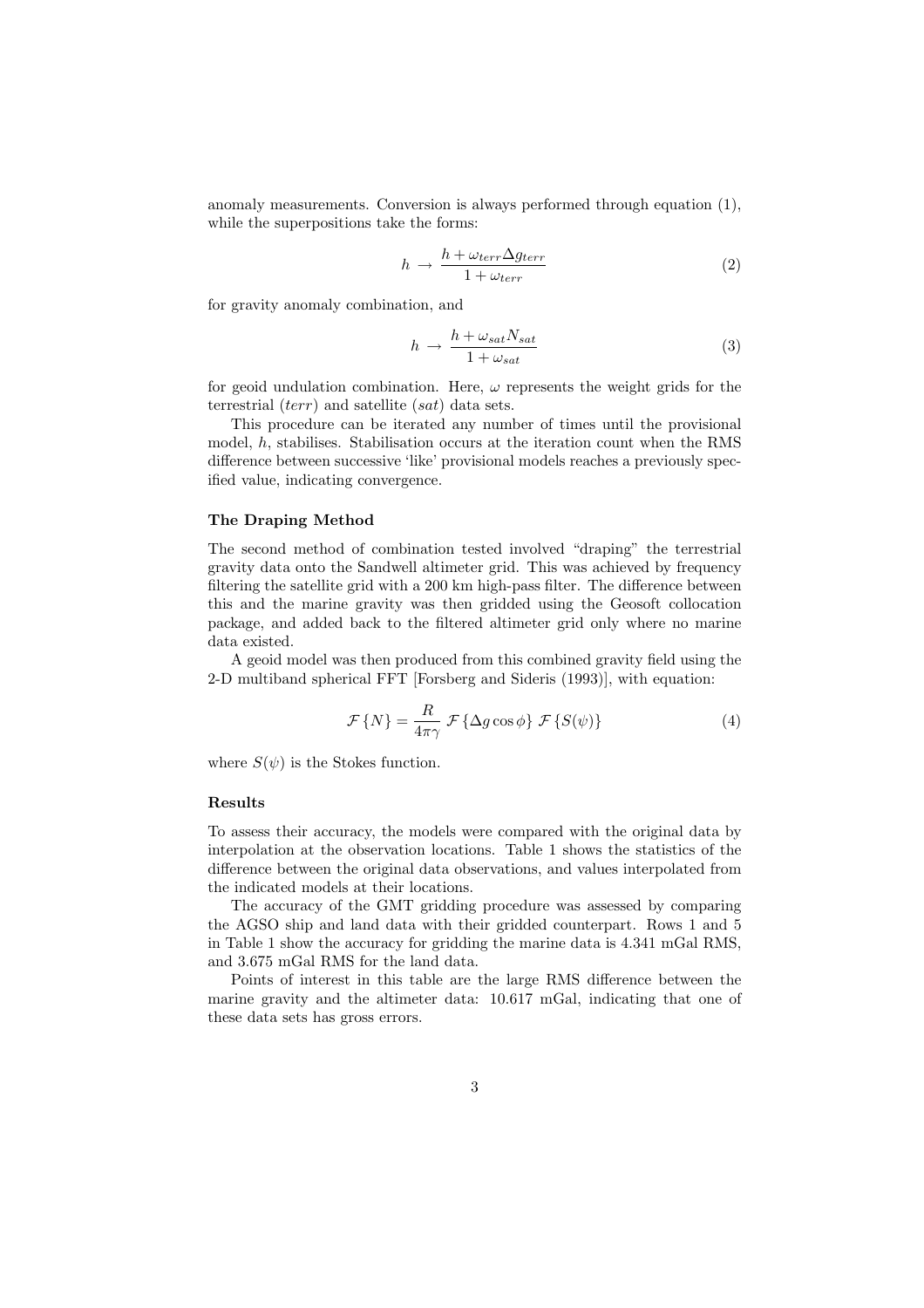| data                                   | model       | max     | mın        | mean     | std dev | <b>RMS</b> |
|----------------------------------------|-------------|---------|------------|----------|---------|------------|
|                                        | AGSO        | 74.015  | $-170.035$ | $-0.050$ | 4.341   | 4.341      |
| AGSO marine                            | Altimeter   | 147.783 | $-239.579$ | $-1.676$ | 10.483  | 10.617     |
| (mGal)                                 | <b>IFC</b>  | 136.966 | $-233.471$ | $-1.181$ | 8.060   | 8.146      |
|                                        | Draped      | 95.536  | $-221.555$ | $-0.103$ | 5.447   | 5.448      |
| AGSO land                              | <b>AGSO</b> | 82.154  | $-62.403$  | $-0.032$ | 3.675   | 3.675      |
| (mGal)                                 | IFC         | 92.462  | $-69.082$  | $-0.206$ | 4.665   | 4.670      |
|                                        | Draped      | 97.617  | $-96.074$  | $-1.113$ | 6.795   | 6.885      |
| Altimeter                              | IFC         | 98.650  | $-90.113$  | $-0.211$ | 2.357   | 2.357      |
| (mGal)                                 | Draped      | 159.166 | $-104.167$ | $-0.084$ | 6.158   | 6.159      |
| $\overline{\mathrm{AFN}/\mathrm{ANN}}$ | IFC         | 1.133   | $-0.671$   | 0.054    | 0.375   | 0.379      |
| (metres)                               | Draped      | 1.196   | $-0.396$   | 0.065    | 0.332   | 0.338      |

Table 1: Statistics of the difference between the data observations in the first column, and the values interpolated from the indicated model in the second column.

| model                                      | max | min               | mean std dev    | RMS |
|--------------------------------------------|-----|-------------------|-----------------|-----|
| gravity (mGal)   159.514 -110.888 $-0.388$ |     |                   | 7.085 7.095     |     |
| $\text{geoid (metres)}$ 4.384              |     | $-3.798$ $-0.023$ | $0.303$ $0.304$ |     |

Table 2: Statistics of the difference between the IFC and draped potential fields.

The draped free-air field shows a better accuracy at sea than on land, 5.448 mGal against 6.885 mGal; while the reverse is true for the IFC gravity field: 4.670 mGal on land versus 8.146 mGal at sea.

The comparisons between the combined models and the 6 minute altimeter grid are also shown in Table 1. The IFC field shows a marked improvement over the draped field, with an RMS difference of 2.357 mGal against 6.159 mGal.

Finally, the geoid models from the two methods were compared with the coastal AFN/ANN data. The improvement of the draped solution over the IFC solution is slight: 33.8 cm against 37.9 cm RMS.

Figures 1 and 2 show the resultant combined geoid models. Note that the IFC solution has more successfully integrated the ship track data with the altimeter field to produce a smoother grid. However, the draped gravity field shows better agreement with the AGSO marine data. This discrepancy is most probably due to errors in the marine data.

Table 2 shows the statistics of the difference between the IFC and draped gravity field and geoid models.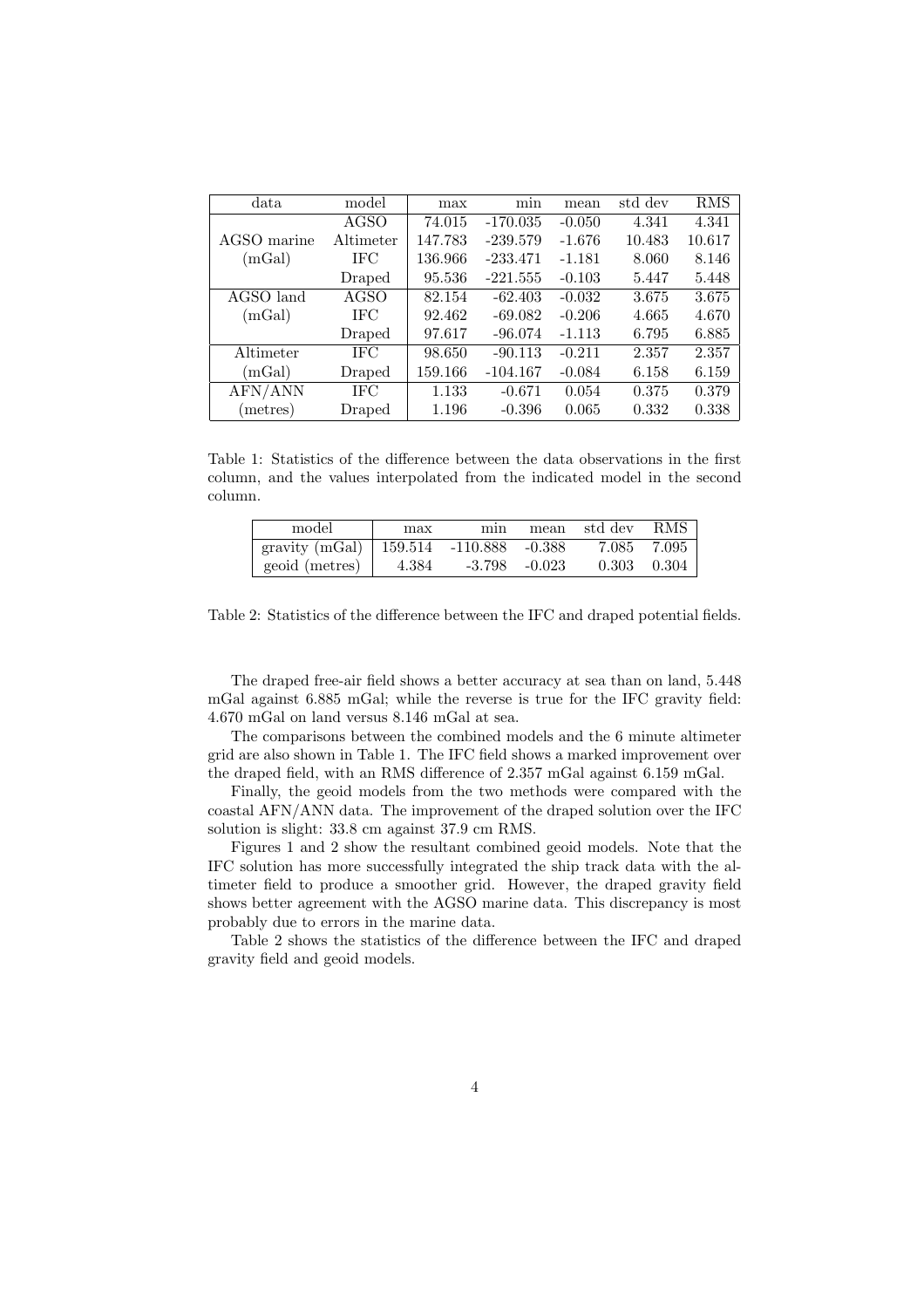

Figure 1: The geoid from the IFC method.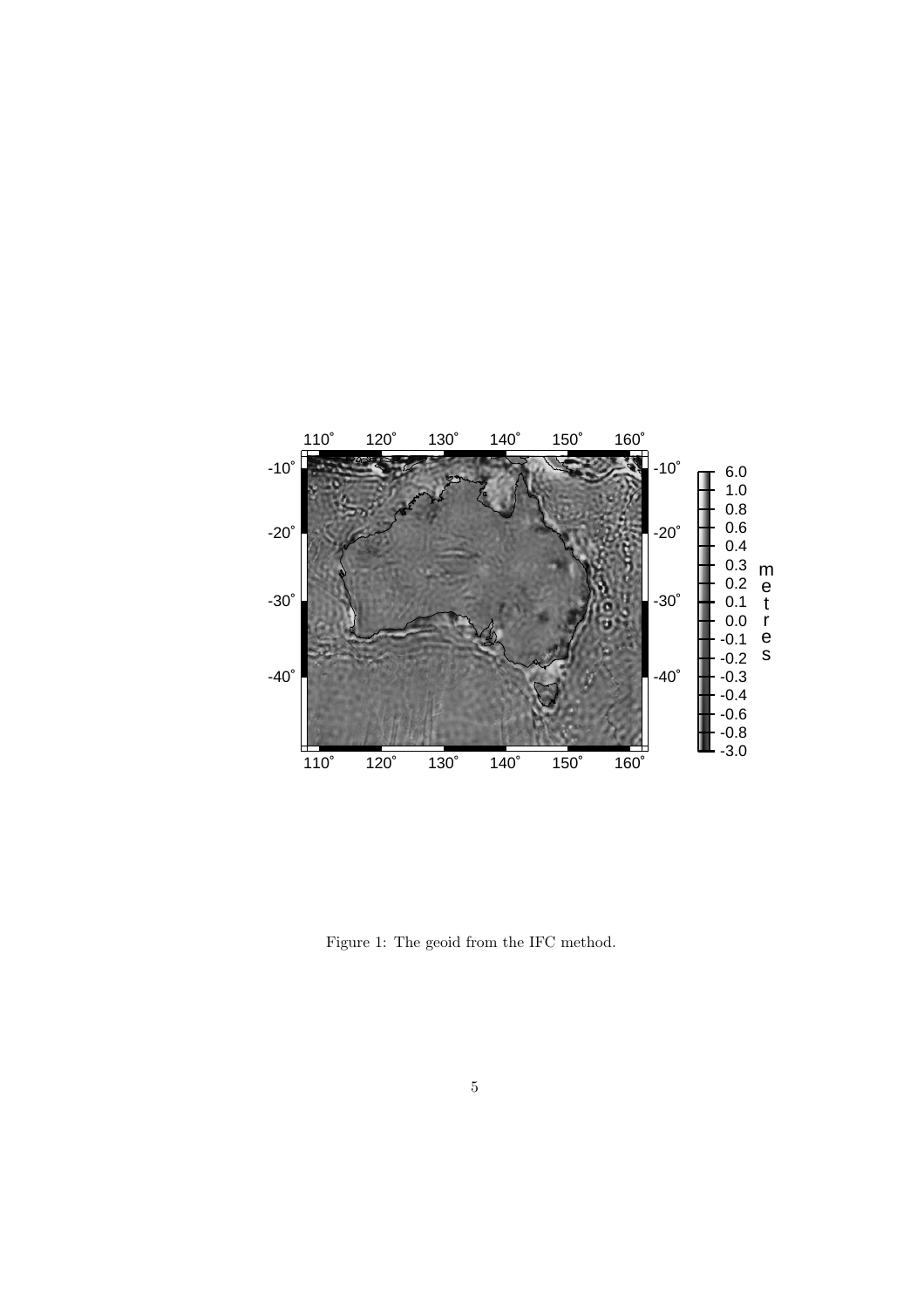

Figure 2: The geoid from the draping method.